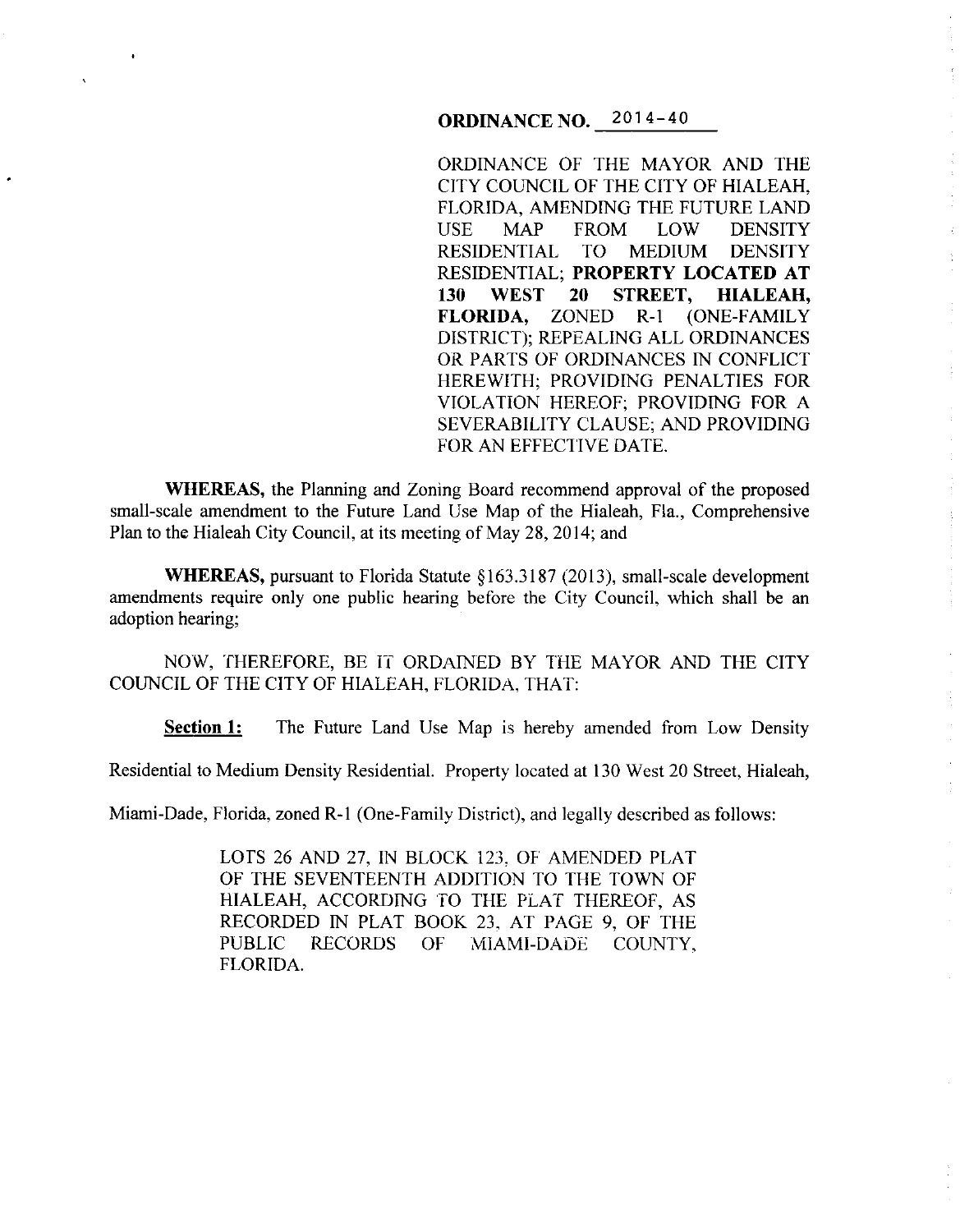### **Section 2: Repeal of Ordinances in Conflict.**

All ordinances or parts of ordinances in conflict herewith are hereby repealed to the extent of such conflict.

## **Section 3: Penalties.**

Any person, business, association, corporation, partnership or other legal entity who violates any of the provisions of this ordinance shall be assessed a civil penalty, up to a maximwn of \$500.00, within the discretion of the court or administrative tribunal having jurisdiction. Each day that a violation continues shall constitute a separate violation.

### **Section 4: Severability Clause.**

If any phrase, clause, sentence, paragraph or section of this ordinance shall be declared invalid or unconstitutional by the judgment or decree of a court of competent jurisdiction, such invalidity or unconstitutionality shall not affect any of the remaining phrases, clauses, sentences, paragraphs or sections of this ordinance.

### **Section 5: Effective Date.**

Pursuant to Florida Statutes §163.3187(2013), this ordinance shall become effective 31 days after adoption. The date of adoption of this plan amendment shall be the date of signature by the Mayor of the City of Hialeah, Florida or the date of the next regularly scheduled City Councii meeting, if the Mayor's signature is withheld or if the City Council overrides the Mayor's veto. Anyone seeking to chailenge the compliance of this small-scale plan amendment shall file a petition with the Division of Administrative Hearings within 30 days following the local government's adoption of the amendment. If challenged within 30 days after adoption, this small scale plan amendment shall not be effective until the state land